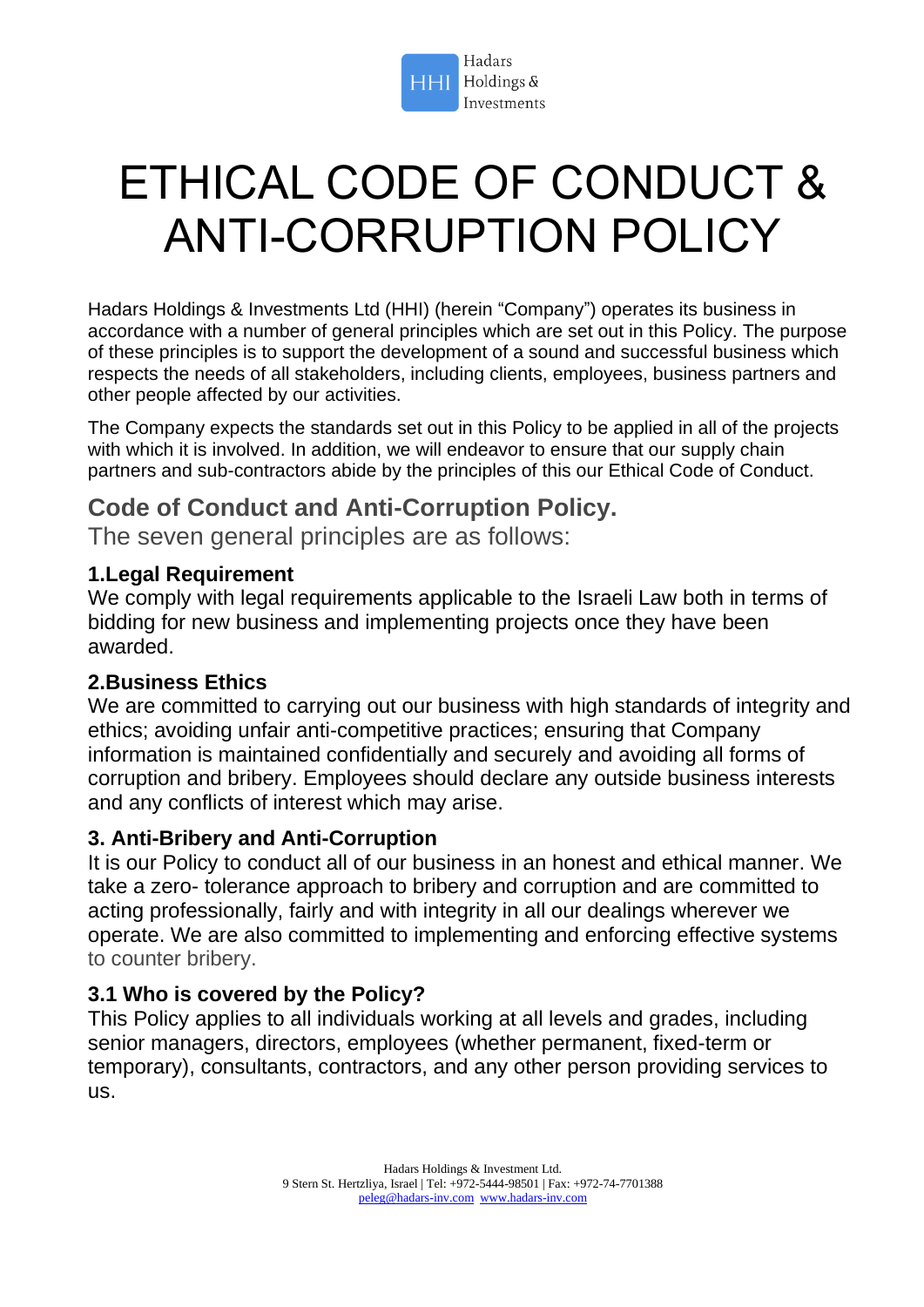

# **3.2 What is a bribe?**

- A bribe is a financial or other advantage offered or given: to anyone to persuade them to or reward them for performing their duties improperly or;
- to any public official with the intention of influencing the official in the performance of his duties.

# **3.3 Gifts and Hospitality**

This Policy does not prohibit giving and receiving promotional gifts of low value and normal and appropriate hospitality. However, in certain circumstances gifts and hospitality may amount to bribery and all employees must comply strictly with the company's ethics policy in respect of gifts and hospitality. We will not provide gifts or hospitality with the intention of persuading anyone to act improperly or to influence a public official in the performance of his duties.

#### **3.4 Facilitation payments and kickbacks**

We do not make, and will not accept, facilitation payments or "kickbacks" of any kind. Facilitation payments are typically small, unofficial payments made to secure or expedite a routine action by an official. Kickbacks are typically payments made in return for a business favor or advantage. All employees must avoid any activity that might lead to, or suggest, a facilitation payment or kickback will be made or accepted by us.

#### **3.5 Donations**

We do not make contributions of any kind to political parties. No charitable donations will be made for the purpose of gaining any commercial advantage.

#### **3.6 Record Keeping**

We will keep financial records and have appropriate internal controls in place which will evidence the business reason for making any payments to third parties. All expense claims relating to hospitality, gifts or expenses incurred to third parties must be submitted in accordance with our expenses policy and specifically records the reason for the expenditure.

All accounts, invoices, memoranda and other documents and records relating to dealings with third parties, such as clients, suppliers, and business contacts, must be prepared and maintained with strict accuracy and completeness. No accounts must be kept" off-book" to facilitate or conceal improper payments.

# **3.7 Raising Concerns**

Employees will be encouraged to raise concerns about any issue or suspicion of malpractice at the earliest possible stage. No employee will suffer any detriment as a result of raising genuine concerns about bribery, even if they turn out to be